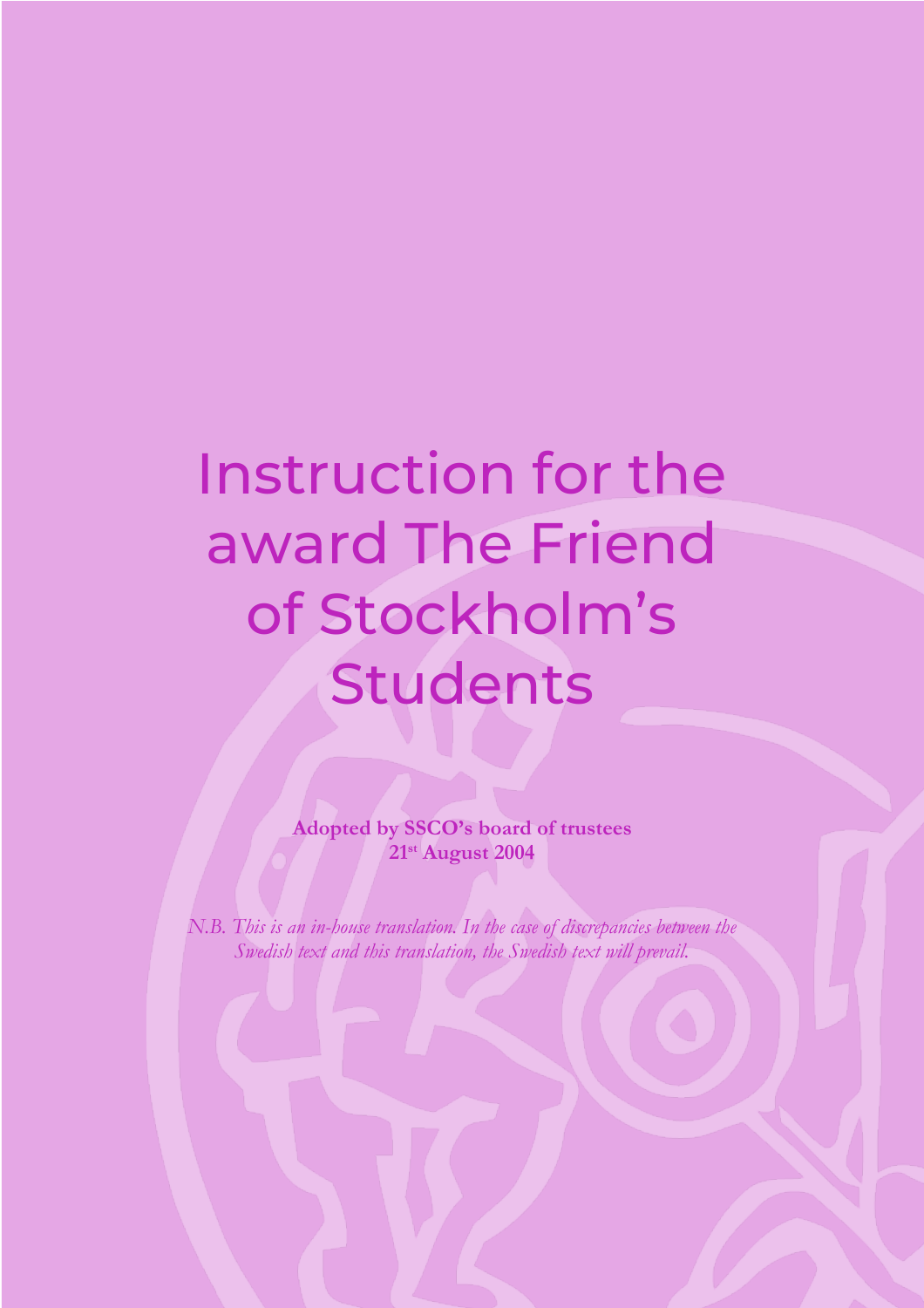

- § 1 *The Friend of Stockholm's Students* is SSCO's award for valuable contributions to Stockholm's students and student unions and for the promotion of Stockholm as a student city.
- § 2 *The Friend of Stockholm's Students* can be awarded to organisations, companies, authorities, municipalities or parts of these as well as individuals or groups of people. The person or persons who are given the award may forever bear the title *Friend of Stockholm's Students*, followed by the year of the award.
- § 3 The award is handed out once a year if there is a worthy winner.
- § 4 The recipient of *The Friend of Stockholm's Students* must have made efforts to:
	- ease the financial or social situation of Stockholm students,
	- create debate and awareness around important issues that affect Stockholm's students,
	- ease or stimulate the work of Stockholm's students within SSCO or the member unions, or
	- in other ways improve Stockholm as a student city.
- § 5 The right to nominate befalls member unions, elected representatives and employees within SSCO as well as bodies related to SSCO such as foundations and companies. The nomination request must be sent to all member unions and be announced within the organisation.
- § 6 The board shall appoint a special nomination committee among its members. This committee is responsible for announcing the nomination request and compiling the nominations received. The committee shall, if necessary, make further inquiries into the proposed candidates in order to ascertain their qualifications. The committee shall recommend to the board one of the nominated candidates and propose a motivation for the election.